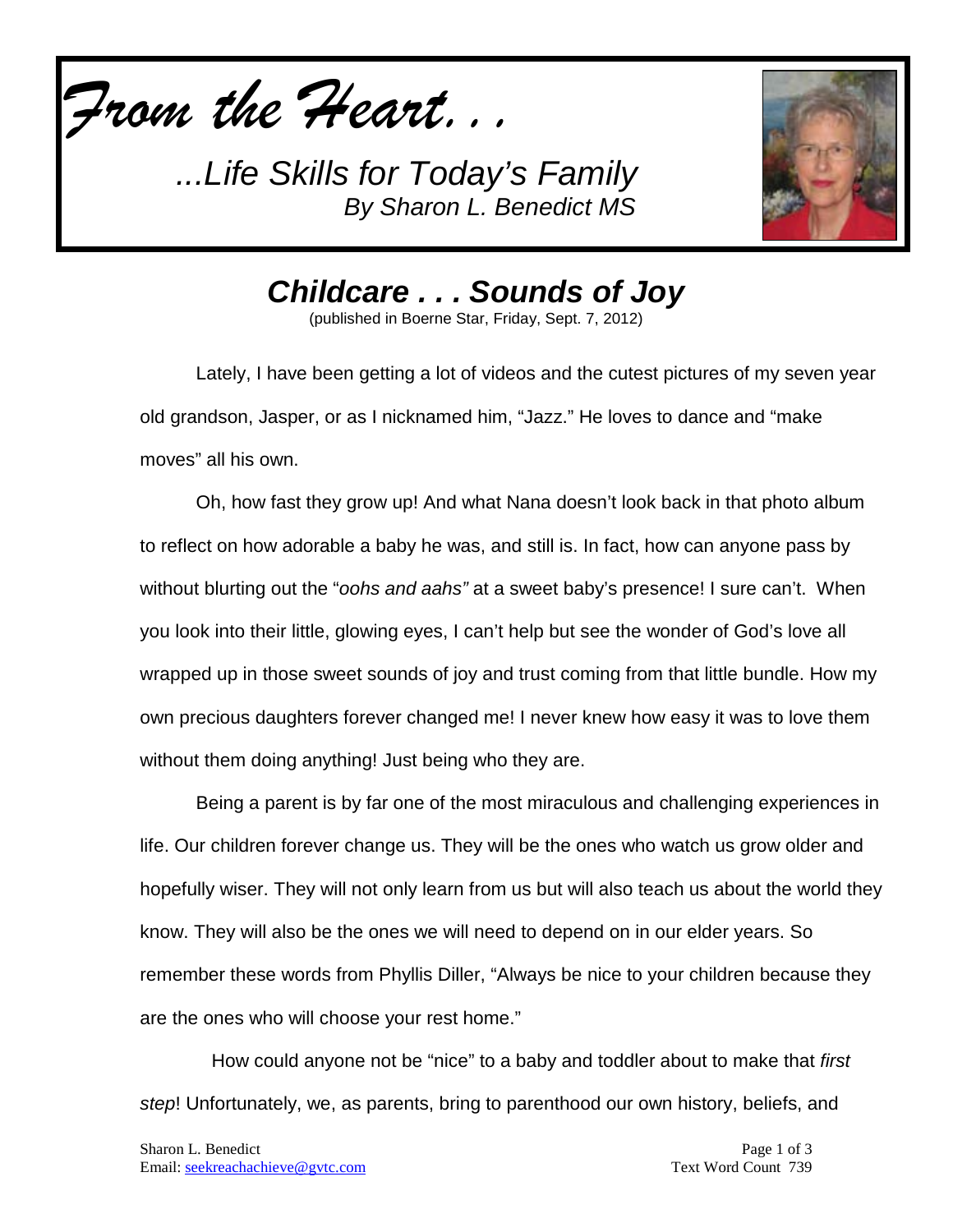behavior; and some are "not so nice." Tragically, child abuse casts a shadow that can last our lifetime and those of our children. However, my own personal journey back to wholeness testifies to the miracle of forgiveness, hope, and rebuilding trust.

Yet, abuse is still a pervasive part of our communities. According to Childhelp organization recent reports [\(www.childhelp.org\)](http://www.childhelp.org/), "Four-fifths (78.3%) of unique victims were neglected, 17.6 percent were physically abused, 9.2 percent were sexually abused, 8.1 percent were psychologically maltreated, and 2.4 percent were medically neglected. In addition, 10.3 percent of victims experienced such "other" types of maltreatment as "abandonment," "threats of harm to the child," or "congenital drug addiction." States may code any maltreatment as "other" if it does not fall into one of the NCANDS categories listed above. These percentages sum to more than 100.0 percent because a child may have suffered more than one type of maltreatment." In 2010, 10 children in a 1000 were victims of child abuse or neglect [\(http://www.childwelfare.gov\)](http://www.childwelfare.gov/). Then add to those numbers, the emotionally and impassioned issue between pro-life and pro-choice.

For my readers, I am pro-life. Yet, no one can be truly pro-life if we are not also pro-care. Our compassion must be there not only for the unborn but also for the pregnant woman as well as the father. It is never an easy journey for all involved. The circumstances have a valid place in the journey. Choice is at the center of the journey for anyone in either camp.

I am not the expert here but only one woman who personally believes the fetus is a child getting ready to meet Mom and Dad. As I write this article, the memories flood my heart. My younger single daughter became pregnant. I remember well, on the way moving back to Texas from California, she called with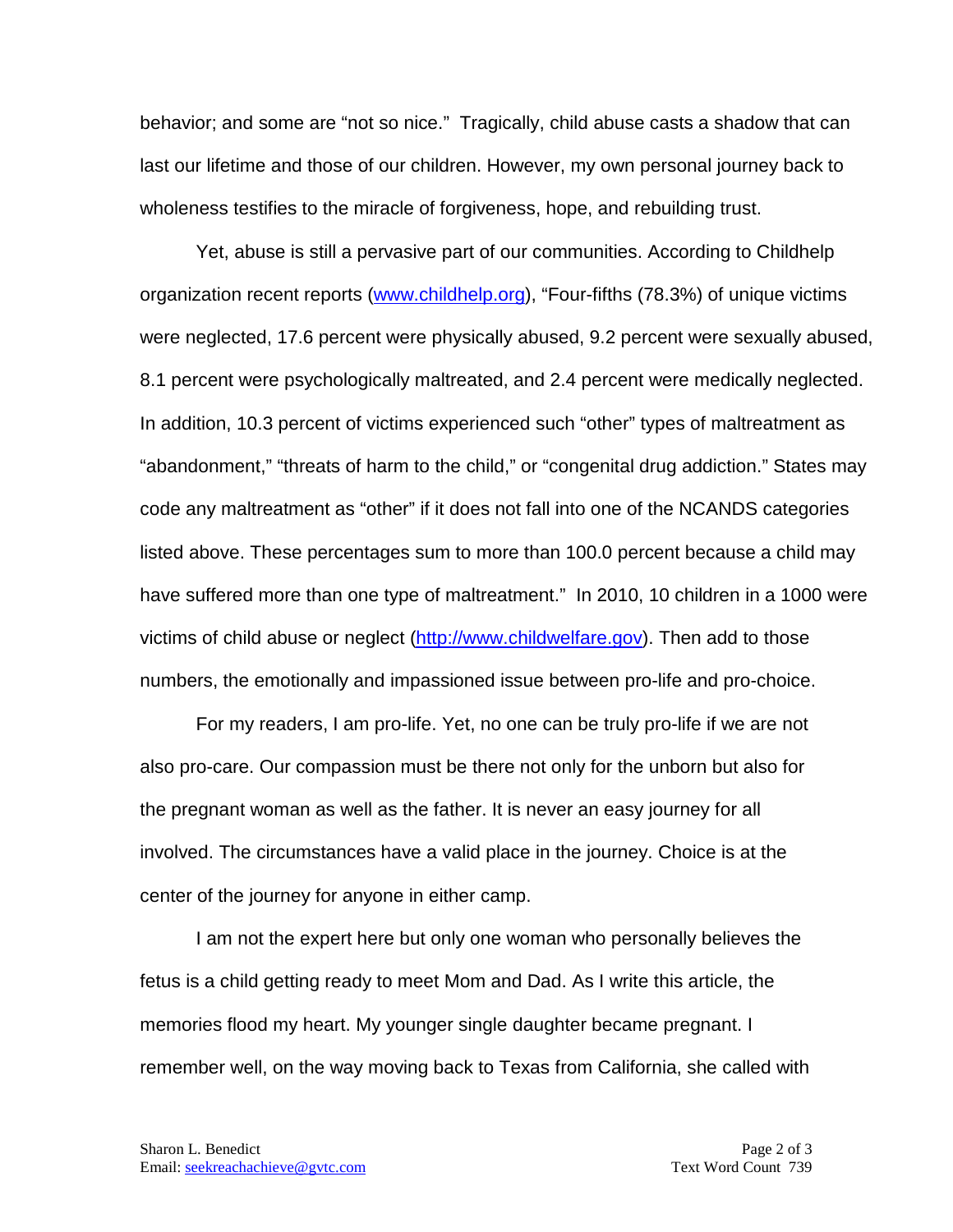the news. She said, "Mom, no matter the circumstances I am currently in, I know what is growing inside me is my child; I choose not to abort; and I will go through the pregnancy, birth my baby, and love my child throughout life."

What an amazing moment when we all saw the sonogram pictures of the baby so well developed but only 6 months into the pregnancy. I will never forget her courage and strength as she went through those months and the years that have followed. What amazing feats of perseverance and miracle outcomes along the way I witnessed in my daughter.

I hope you too experience those miracles as you contemplate parenthood and raise your children into adulthood. In the meantime, the next issue will cover some helpful information and resources for this month's topic, *Childcare*.

--

*Sharon L. Benedict, is a speaker, author, and weaver, and loving it! She is available for speaking engagements, free-lance writing, and will even weave you a one-of-kind creation, just for you. Sharon also welcomes your questions and comments and can be contacted a[t seekreachachieve@gvtc.com.](mailto:seekreachachieve@gvtc.com) Visit her website at [www.celebratingyourjourney.com.](http://www.celebratingyourjourney.com/)*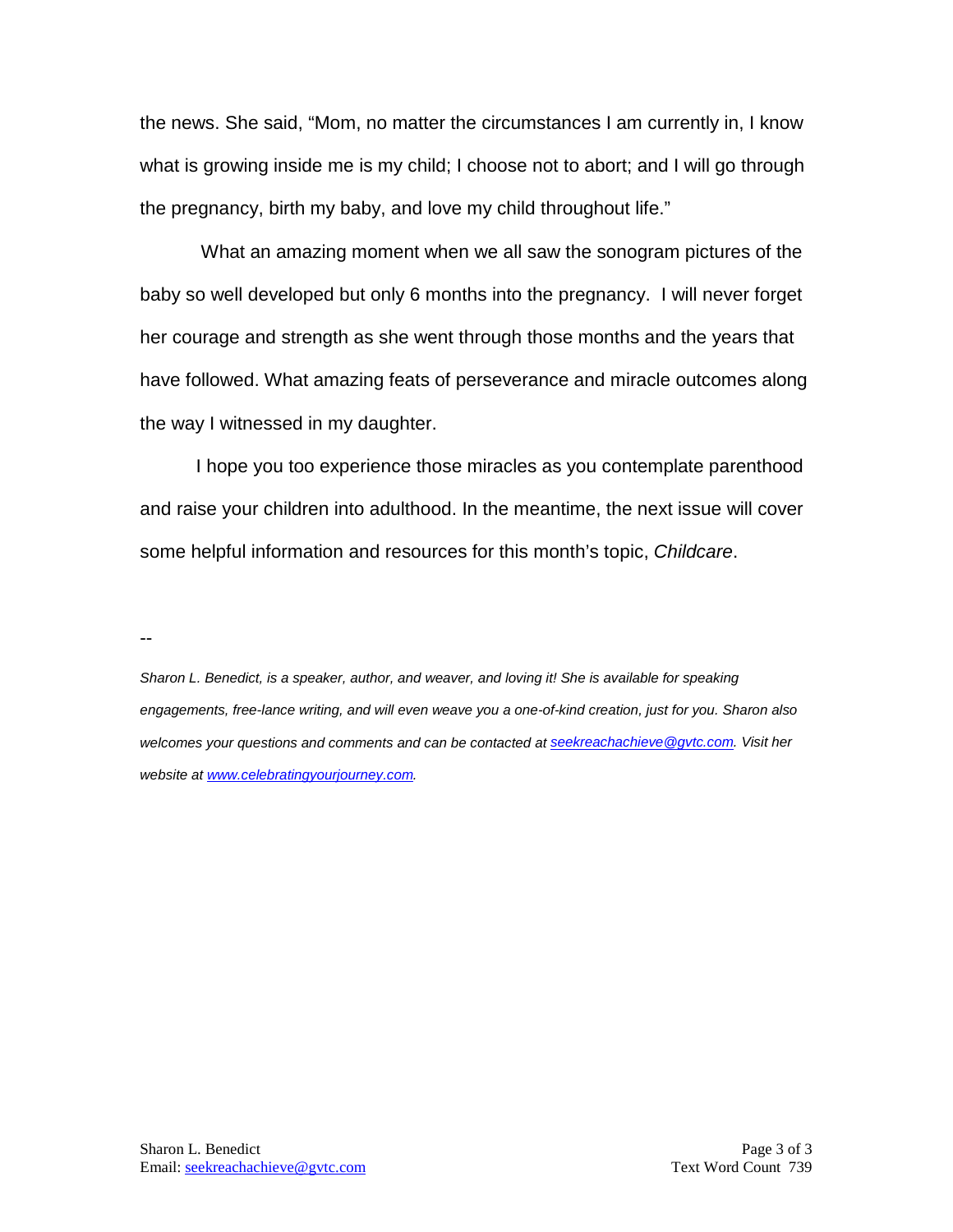*From the Heart...*



*Childcare . . . The Early Years*

(published in Boerne Star, Friday, Sept. 14, 2012)

The first words your baby utters are probably one of the more thoroughly enjoyable moments in a Mom and Dad's early months of being parents. They may be "Ma..ma or Da..da. But be prepared for some other words coming forth, such as, "duc…(for duck), ca…(for cat), ba...(for ball). Infants and toddlers are keenly aware of your own routine mutterings. Baby will not only recognize Mommy and Daddy, laugh, squeal, and smile spontaneously, but may decide to utter one of your expletives that leaks out within hearing distance. So, I suggest if you don't want baby to adopt it (or frankly anyone else), leave such language behind you.

When hearing your voice, baby may become quiet, smile, get excited, and move his or her arms and legs. I remember those moments as the sweetest times to play, cuddle, and just watch them discover their bodies and life around them. Babies learn they have the ability to vocalize—cry, of course, but also blurt and blissfully babble on for hours!

The National Child Care Information Center (NCCIC)-our nation's federal Childcare Bureau, reported there are key issues in infant and toddler care that have developed over the past 10 years. New research has shown ". . . the infant brain is remarkably active and self-organizing, suggesting that opportunities for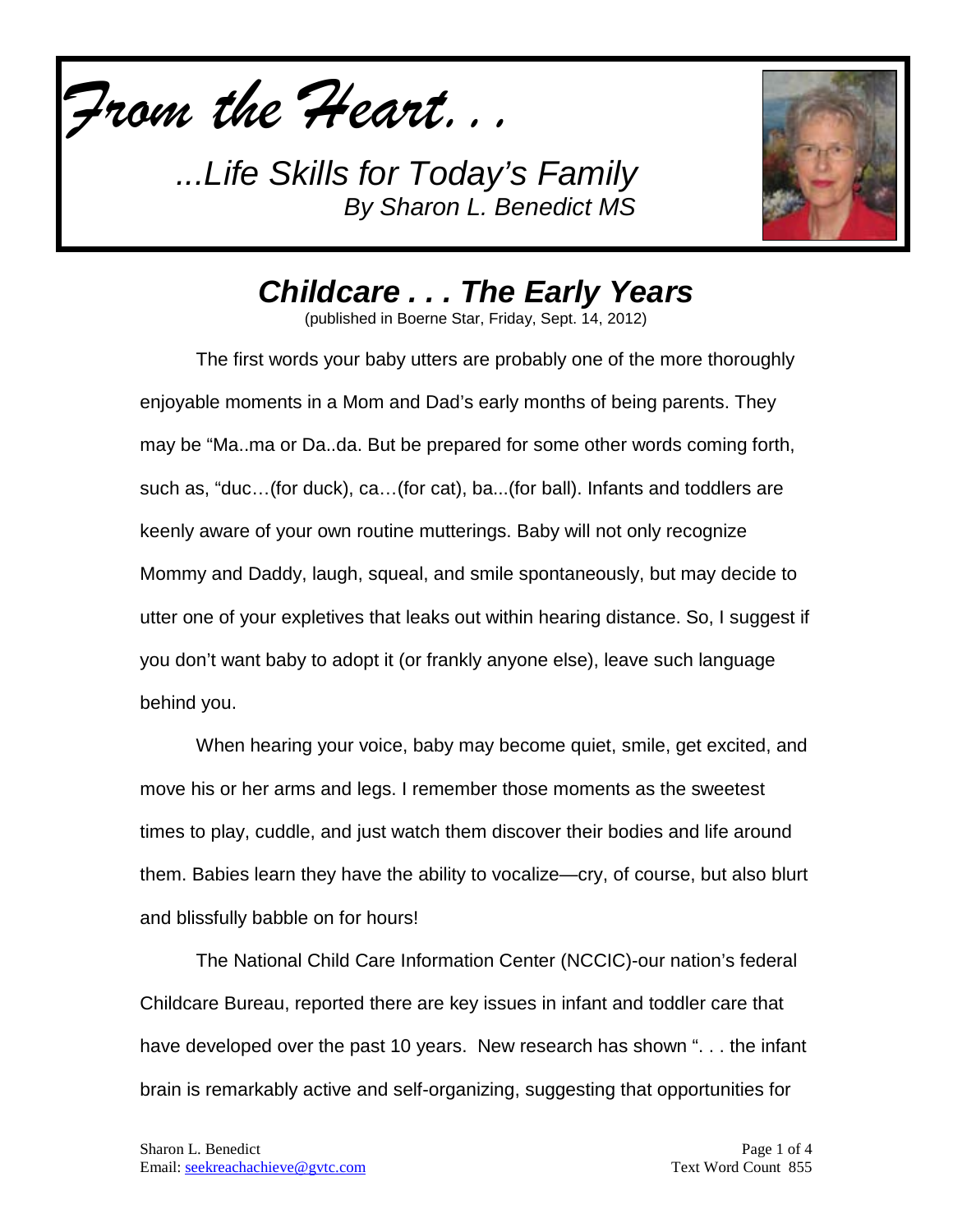self-initiated exploration in a supportive, stimulating environment are more important to cognitive growth than adult-directed teaching."

Young children are innately curious; and as they reach toddler age, they love to explore, particularly in a safe, nurturing, and stimulating environment. They will understand what you are saying at a remarkable pace, if even they can't currently speak it. They will also challenge you with the word "no." When they begin to form their own unique sentences, they will practice giving you instructions on how to play with their own toys! Enjoy being the student with them. Their young wisdom will surprise you when you allow them to safely stretch, explore, and build confidence.

As with us all, cognitive, social, and emotional development are interdependent. The NCCIC confirms that a sensitive, language-rich environment stimulates mental and language developments as well as relationships with others—incorporating children's interests and needs within secure relationships.

A young child's world is one of relationships—with parents and other caregivers. With a safe and nurturing environment, learning comes naturally. Children are then enthusiastic about learning. According to Kids Health, "the more interactive conversation and play a child is involved in, the more a child learns. Reading books, singing, playing word games, and simply talking to your child will increase his or her vocabulary while providing increased opportunities to develop listening skills." Here are some tips offered to encourage your child's learning, reading, and communication skills: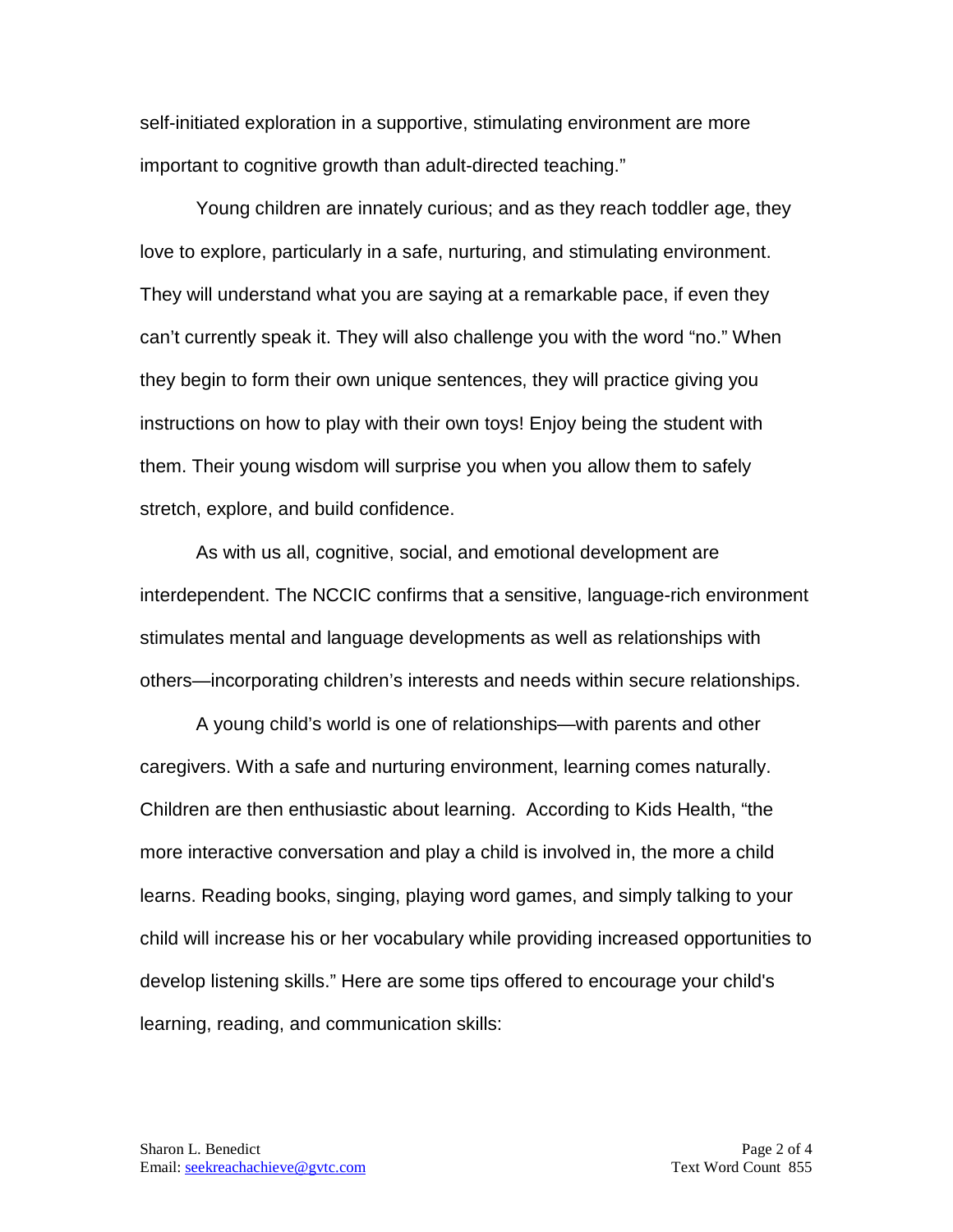- $\triangleright$  Help your child relate to books by selecting stories that mirror families like yours or people from your cultural or ethnic group.
- $\triangleright$  Keep books, magazines, and other reading material where your child is able to reach them without help.
- Help your child create his or her own "This Is Me" or "This Is Our Family" album with photographs or mementos.
- $\triangleright$  Talk with your child about books or TV programs and videos you watch together.
- $\triangleright$  Let your child see you reading and enjoying books.

Along with creating a safe physical and relational environment, early childhood healthcare/wellness is essential. Healthcare includes quality nutrition, exercise, enough rest, accident prevention, protection from environmental hazards, controlled substances, viruses, and chronic and severe stress.

Children are particularly vulnerable to the stress within families and the emotional state of caregivers. Interventions done early significantly determine the outcomes, both in terms of the child's health and well being but also the cost savings—compared to trying to remedy the problems later.

Remember to treasure every moment. Make the memories last by creatively recording all the magnificent things your child does. Through visits, pictures, sights, and sounds, introduce them to the whole family—aunts, uncles, grandparents. Create special moments of memories as my coaching colleague, Carolyn, does for her grandchildren. She creates memory boxes filled with all kinds of family memories—pictures representing spontaneous or specific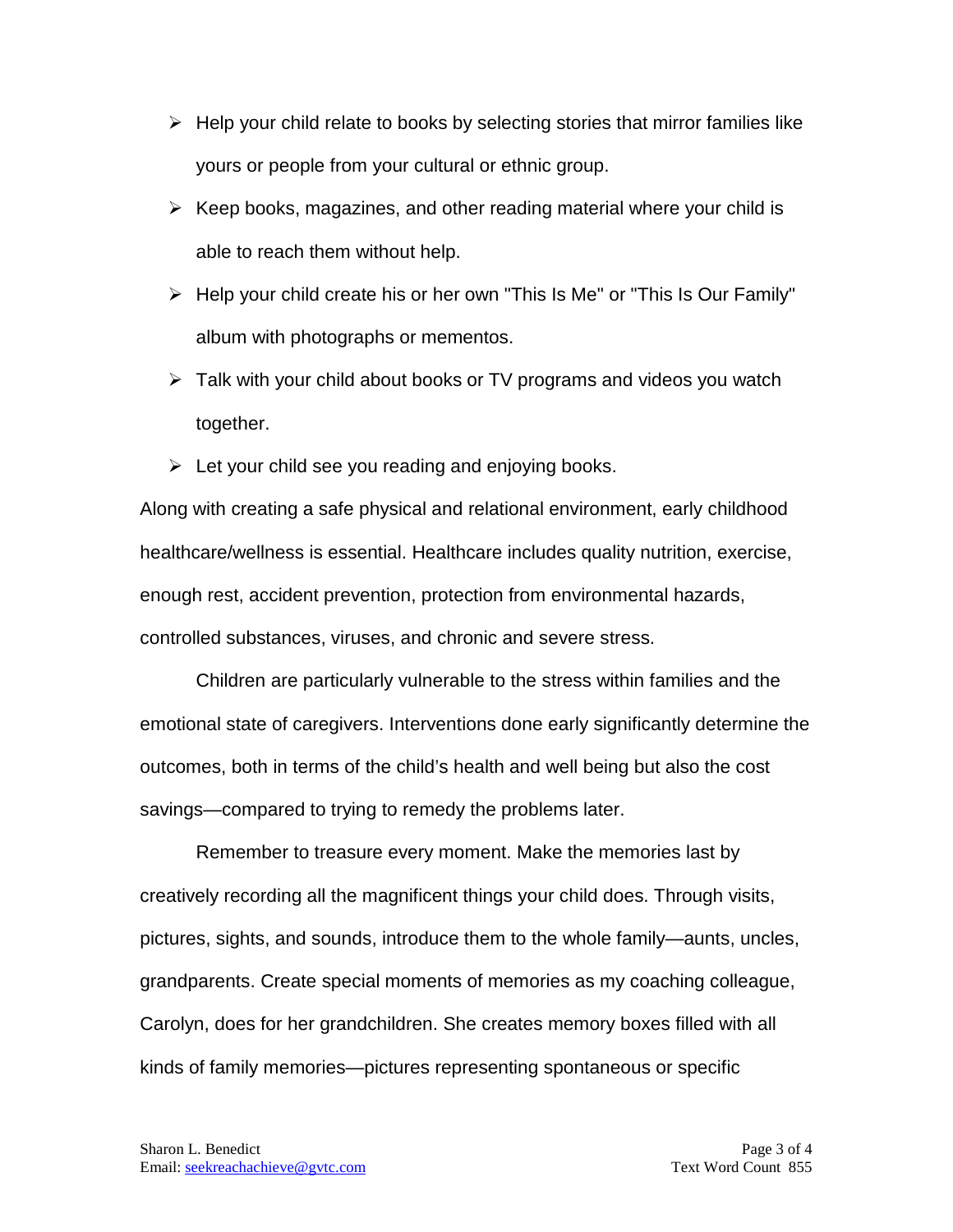moments, little notes from friends with words of love and encouragement, notes from grandkids over the years, special occasion trinkets, and baby's first written words or drawings. Carolyn places these decorative boxes throughout the rooms in her home for family and guests to enjoy.

Be sure to cruise through the resources listed at the end of the article for some great information and helpful parenthood tips. In the meantime, don't miss one moment rolling on the floor with your young ones or playing together in the sandbox. And while the weather is still hot, splash together in the kiddie pool. Be a kid again yourself.

## Resources:

Activities for Toddler Twins,<http://www.twinslist.org/toddler.htm> Administration for Children and Families, [http://www.nifa.usda.gov/nea/family/part/childcare\\_part\\_nccic.html](http://www.nifa.usda.gov/nea/family/part/childcare_part_nccic.html) Child Welfare Information Gateway, [http://www.childwelfare.gov](http://www.childwelfare.gov/) Childcare.Gov, [http://www.childcare.gov/,](http://www.childcare.gov/) [http://www.childstats.gov/,](http://www.childstats.gov/) [http://www.childcare.gov/xhtml/links/g\\_1/index.html](http://www.childcare.gov/xhtml/links/g_1/index.html) Focus on the Family, [www.family.org](http://www.family.org/) Kids Health,<http://www.kidshealth.org/kid/> Program for Infant & Toddler Care,<http://www.pitc.org/>

--

*Sharon L. Benedict, is a speaker, author, and weaver, and loving it! She is available for speaking engagements, free-lance writing, and will even weave you a one-of-kind creation, just for you. Sharon also welcomes your questions and comments and can be contacted a[t seekreachachieve@gvtc.com.](mailto:seekreachachieve@gvtc.com) Visit her website at [www.celebratingyourjourney.com.](http://www.celebratingyourjourney.com/)*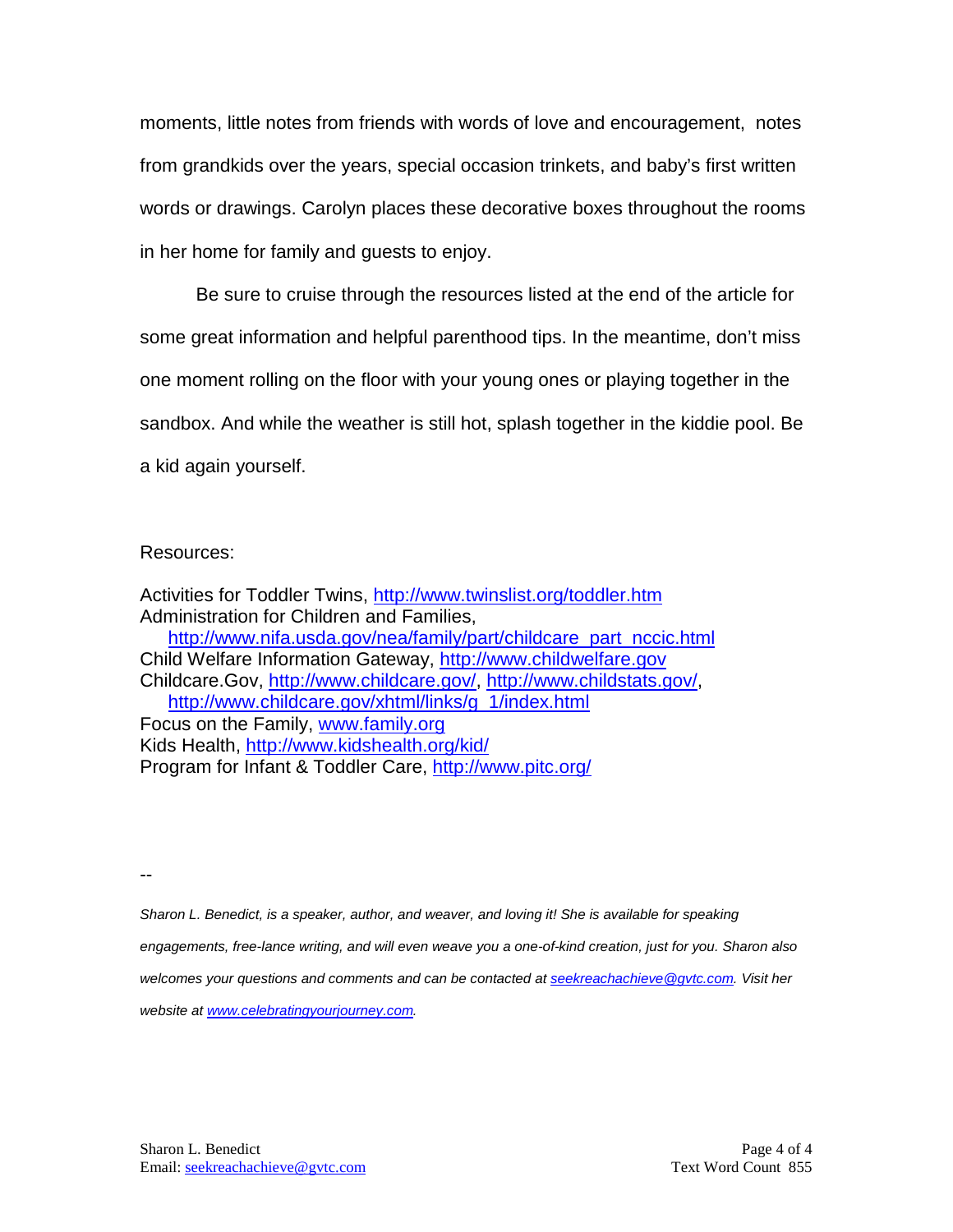*From the Heart...*



*Childcare . . .Growing Pains*

(published in Boerne Star, Friday, Sept. 21, 2012)

Let's revisit one of the first articles I wrote back in 2006. I think you will find it just as appropriate now as then. Enjoy.

Once you live through the late night feedings, toddler temper tantrums, and the "Mommy, I don't want to go to school today" blues, you wonder what's next. Well, friend, you are about to embark on a whole new parenting journey!

From adolescence throughout the teen years, both your child and you will experience periods of intense growth and development—physically, intellectually, morally. During this time of growing up most families experience a myriad of confusing signals and potential turmoil. Yet, don't let this frighten you. You have lots of parental company! There are also many wonderful and exciting moments to share with your emerging teen.

When does adolescence begin? Barbara P. Homeier, MD, advises us parents to send this message to our kids: "Everybody's different [\(http://kidshealth.org/parent/emotions/behavior/adolescence.html\)](http://kidshealth.org/parent/emotions/behavior/adolescence.html). There are early bloomers, late arrivals, speedy developers, and slow-but-steady growers." There are the more obvious signs of approaching adulthood through the teenage years with sexual development characteristics. However, ". . .children between the ages of 10 and 14 (or even younger) can also be going through a bunch of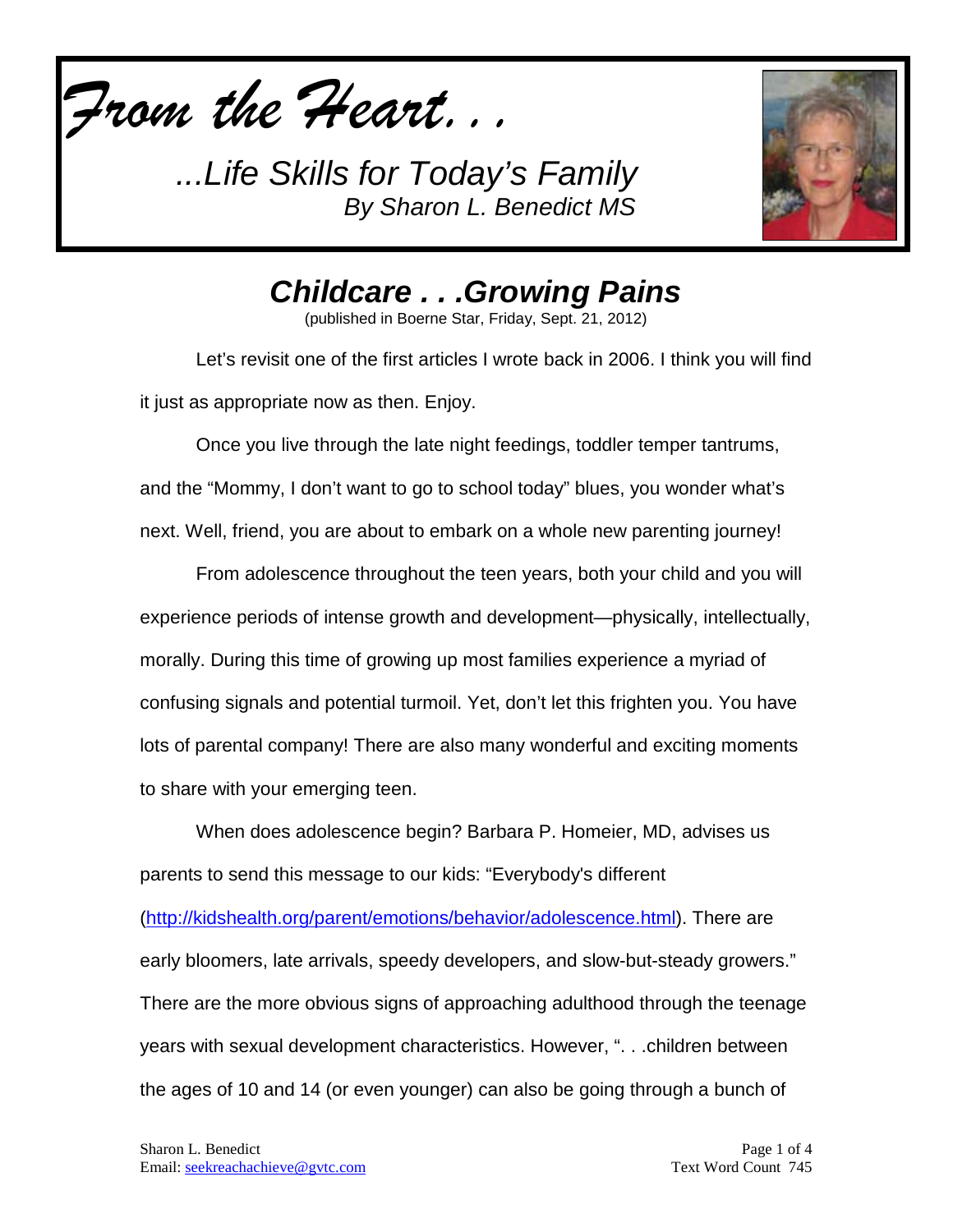changes that aren't readily seen from the outside. These are the changes of adolescence."

Here are the more typical early adolescence signals:

- A fairly dramatic change in behavior around their parents separate from Mom & Dad, more independent
- Increasingly aware of how others, especially their peers, see them and they're desperately trying to fit in
- Start "trying on" different looks and identities
- Become acutely aware of how they differ from their peers, which can result in episodes of distress and conflict with parents

As children more closely approach teenage years, parents often experience an acceleration of these signals. Homeier considers one of the primary signals is *Butting Heads.* The *Primary Goal Is Independence.* The stereotype of an adolescent teen is rebellious, wild, and at odds with Mom and Dad. "Although . . . this is a time of emotional ups and downs, that stereotype certainly is not representative of most teens." Teens will start pulling away and have different opinions, especially with their closest parent. They will start to form their own moral code, testing the limits in some form of thought, speech, and behavior.

Homeier suggests you ask yourself these questions:

"Am I a controlling parent?"

"Do I allow my child's opinions and tastes to differ from my own?"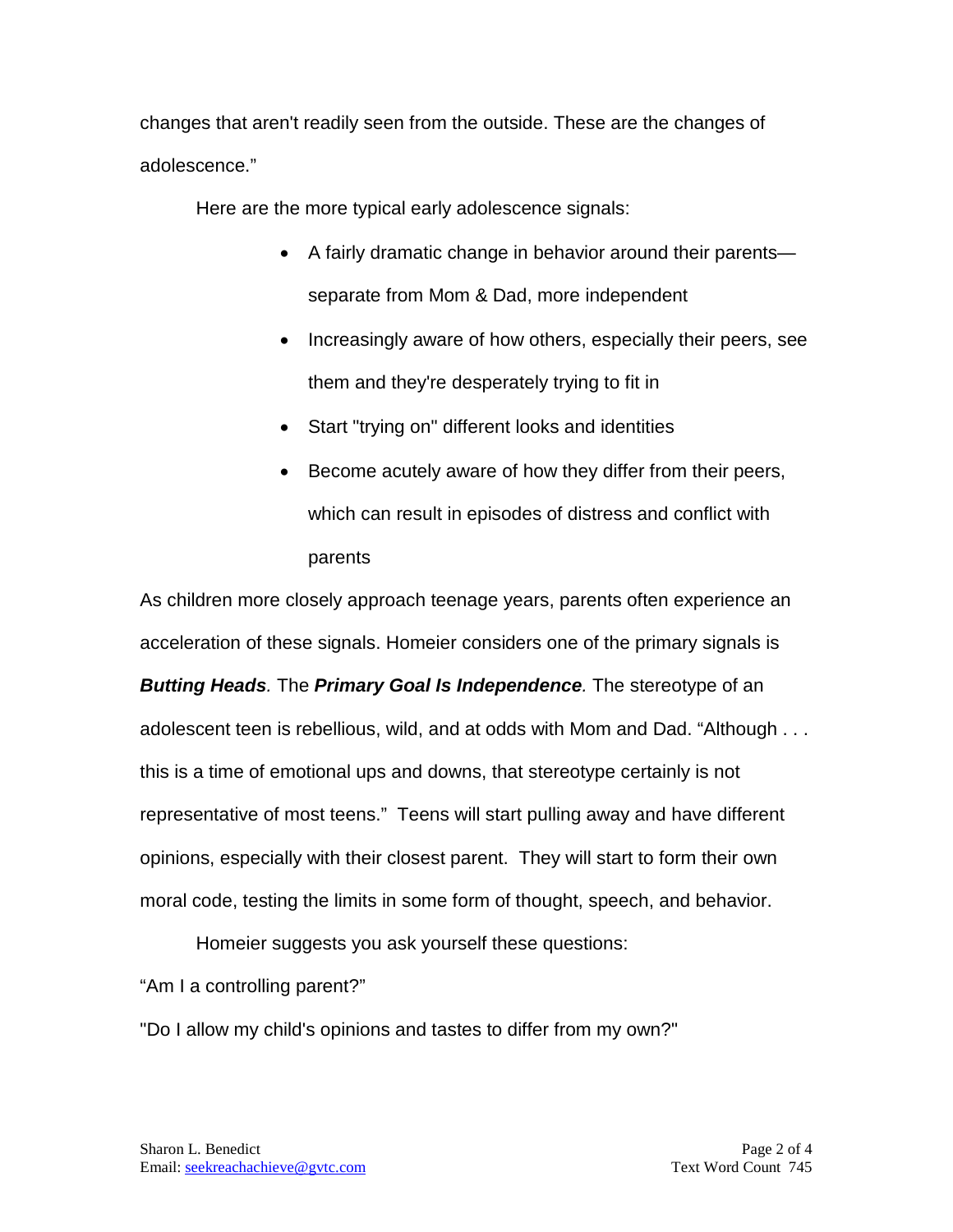As you consider these questions, here is a summary of her first two roadmap tips for parenting during the adolescent/teen years:

- **Educate Yourself**—Read books about teenagers. Think back to your own teen years—your struggles with acne or embarrassment at developing early or late. Expect some mood changes in your usually happy child, and be prepared for more conflict as he or she finds his or her way as an individual. Parents who know what's coming can cope with it better. And the more you know, the better you can prepare your child.
- **Talk to Your Children Early Enough**—Answer the early questions (without information overload) about their bodies, the differences between boys and girls, where babies come from. Offer ageappropriate book; share your own memories in a way that helps ease their worries. When you hear them joking/talking about sex, try these questions:

Are you noticing any changes in your body?

Are you having any strange feelings?

Are you sad sometimes and don't know why? Starting an annual physical exam just prior to seeing changes happen is a great time to bring up these things with your doctor together. Most misconceptions and embarrassment can then be avoided.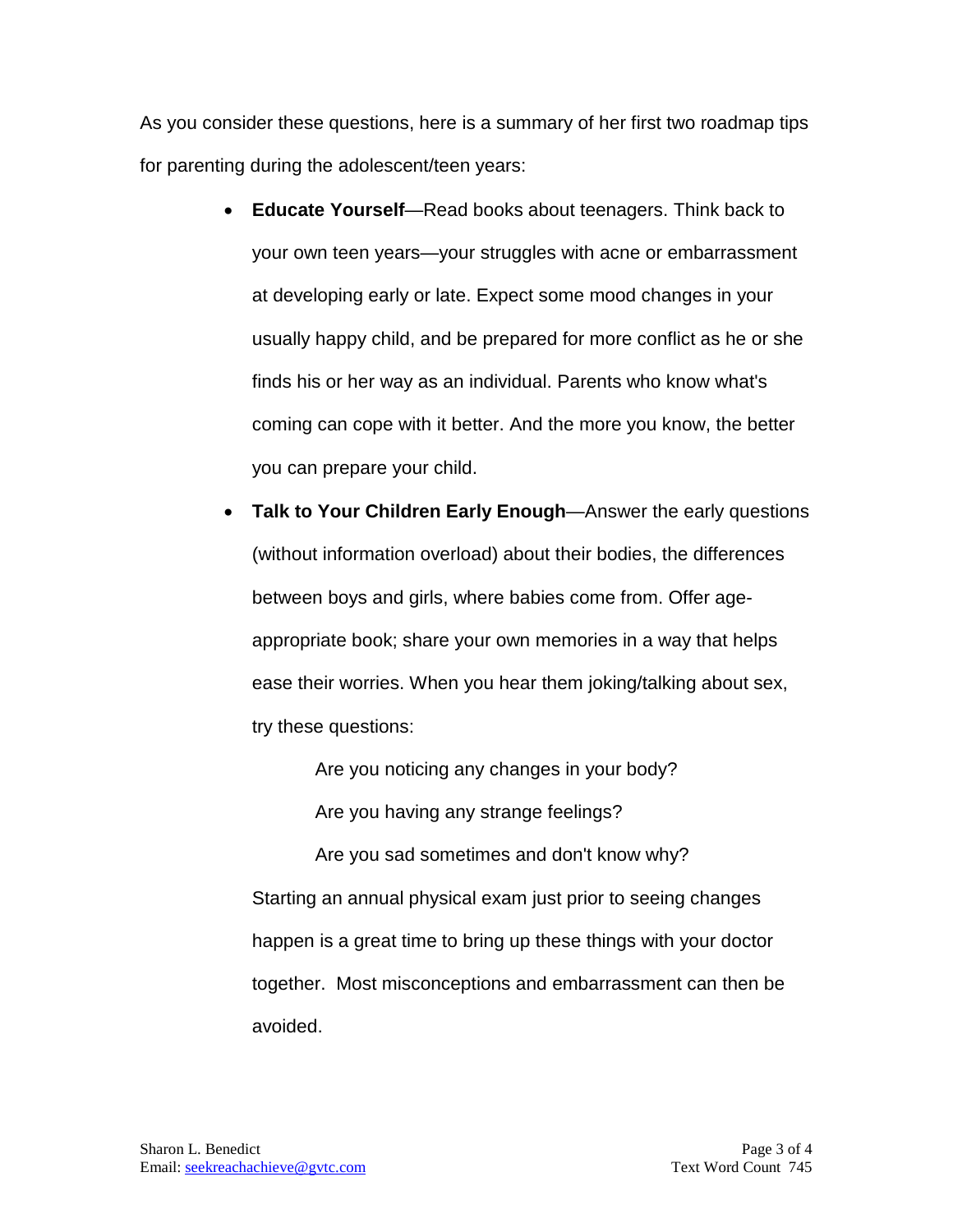In the final month's issue next week on *Childcare*, more teen parenting tips will

be offered plus some great resources to check out. Until then, do some creative

thinking this week on how you and your growing adolescent teen can have some

fun together. Be sure to ask them what they would like to do that they are

particularly interested in. No matter what, have fun together!

## Resources:

Activities for Toddler Twins,<http://www.twinslist.org/toddler.htm> Administration for Children and Families, [http://www.nifa.usda.gov/nea/family/part/childcare\\_part\\_nccic.html](http://www.nifa.usda.gov/nea/family/part/childcare_part_nccic.html) Child Welfare Information Gateway, [http://www.childwelfare.gov](http://www.childwelfare.gov/) Childcare.Gov, [http://www.childcare.gov/,](http://www.childcare.gov/) [http://www.childstats.gov/,](http://www.childstats.gov/) [http://www.childcare.gov/xhtml/links/g\\_1/index.html](http://www.childcare.gov/xhtml/links/g_1/index.html) Focus on the Family, [www.family.org](http://www.family.org/) Kids Health,<http://www.kidshealth.org/kid/> Program for Infant & Toddler Care,<http://www.pitc.org/>

--

*Sharon L. Benedict, is a speaker, author, and weaver, and loving it! She is available for speaking engagements, free-lance writing, and will even weave you a one-of-kind creation, just for you. Sharon also welcomes your questions and comments and can be contacted a[t seekreachachieve@gvtc.com.](mailto:seekreachachieve@gvtc.com) Visit her website at [www.celebratingyourjourney.com.](http://www.celebratingyourjourney.com/)*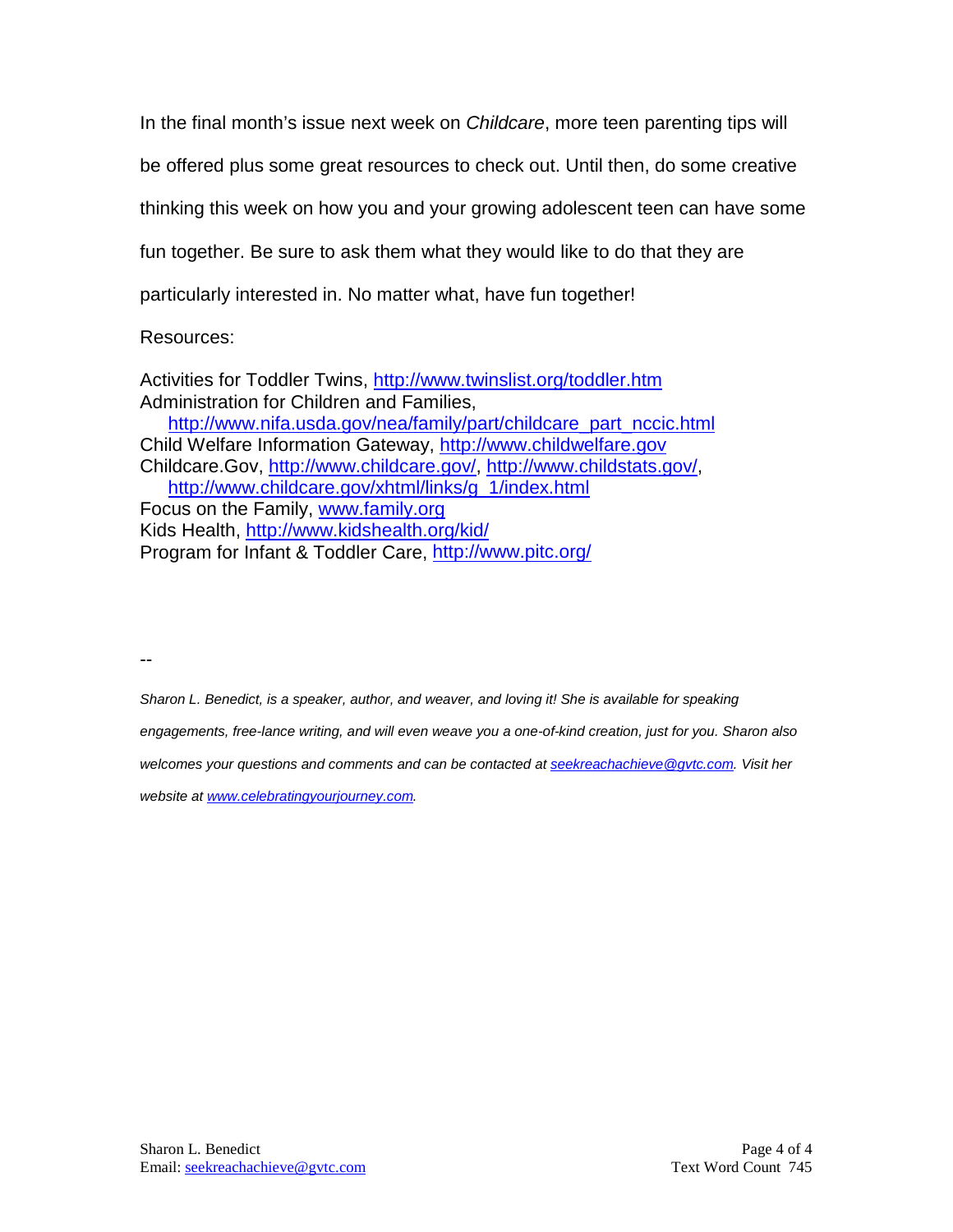*From the Heart...*



*Childcare . . . Sharing the Journey*

(published in Boerne Star, Friday, Sept. 28, 2012)

Let's revisit one more 2006 article I wrote on Childcare. I hope you will be encouraged to more fully share life's journey with your children, no matter their age or yours.

"What if...the basis of all story. The small child asks all the what ifs. All of life is story, story unraveling and revealing meaning." These words from Madeleine L'Engle in her book, *Walking on Water: Reflections on Faith and Art* , reveal the core of a child's heart and curiosity. As adults and parents we must also learn that our life with them is part of their story. Hopefully we too are embracing those lessons of life and wisdom as we journey with our children.

Charles Wadsworth, world famous pianist and creator of chamber music events around the globe, quipped that "by the time a man realizes that maybe his father was right, he usually has a son who thinks he's wrong." Wadsworth encourages us to go with the flow because the journey is for a lifetime; and life lessons are again learned from generation to generation.

Yet, what your teens have shared with you along the way does more than just comfort and give you hope for their future. Sonia Taitz (O Magazine, May 2003) offers this gem: "What children take from us, they give…We become people who feel more deeply, question more deeply, hurt more deeply, and love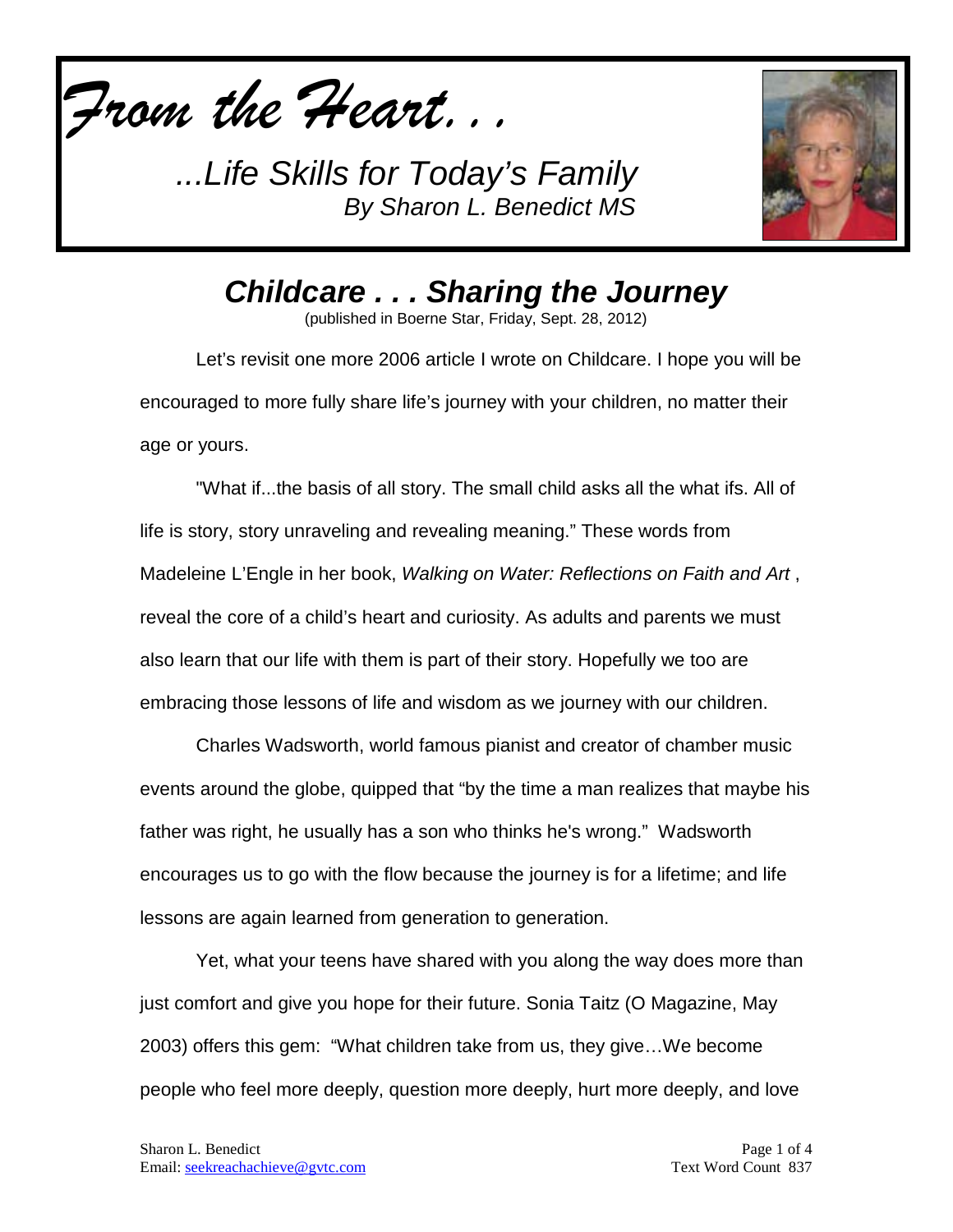more deeply." No matter the challenges and struggles toward adulthood by both parent and child, the stories from teens and parents declare that the journey is well worth the climb. Here are few expressions of wisdom and love shared in their own words:

- A twenty-eight year old to Mom—"You have been my friend, my support, and my joy. I hope that you know how much you mean to me…everything."
- An adult daughter to Dad—"I realized something lately. I don't hide things from you or be afraid to tell you things because I think you will be mad or because I don't want to deal with something, or it's not important enough to me. It's because ever since I was little I always looked up to you. You were my closest and favorite playmate as a child. You could answer every question I had. We had so many little dreams we talked about together. You taught me so many things and showed me all through life that you would be there to help us. I'm in admiration of you for everything you have accomplished in your life with everything you dealt with that I really don't think I can ever capture in words how much I miss you being around me. You and Mom are to me the most special people, and I don't think you guys know it. Sometimes I wish you could just put your arms around me for hours. I love you dad so much you may never understand…All I want is to make you proud of me and I want to see you happy."
- Twenty-year old daughter to Mom & Dad—"You know looking back on everything we've been through as a family, I would do it all again a 1000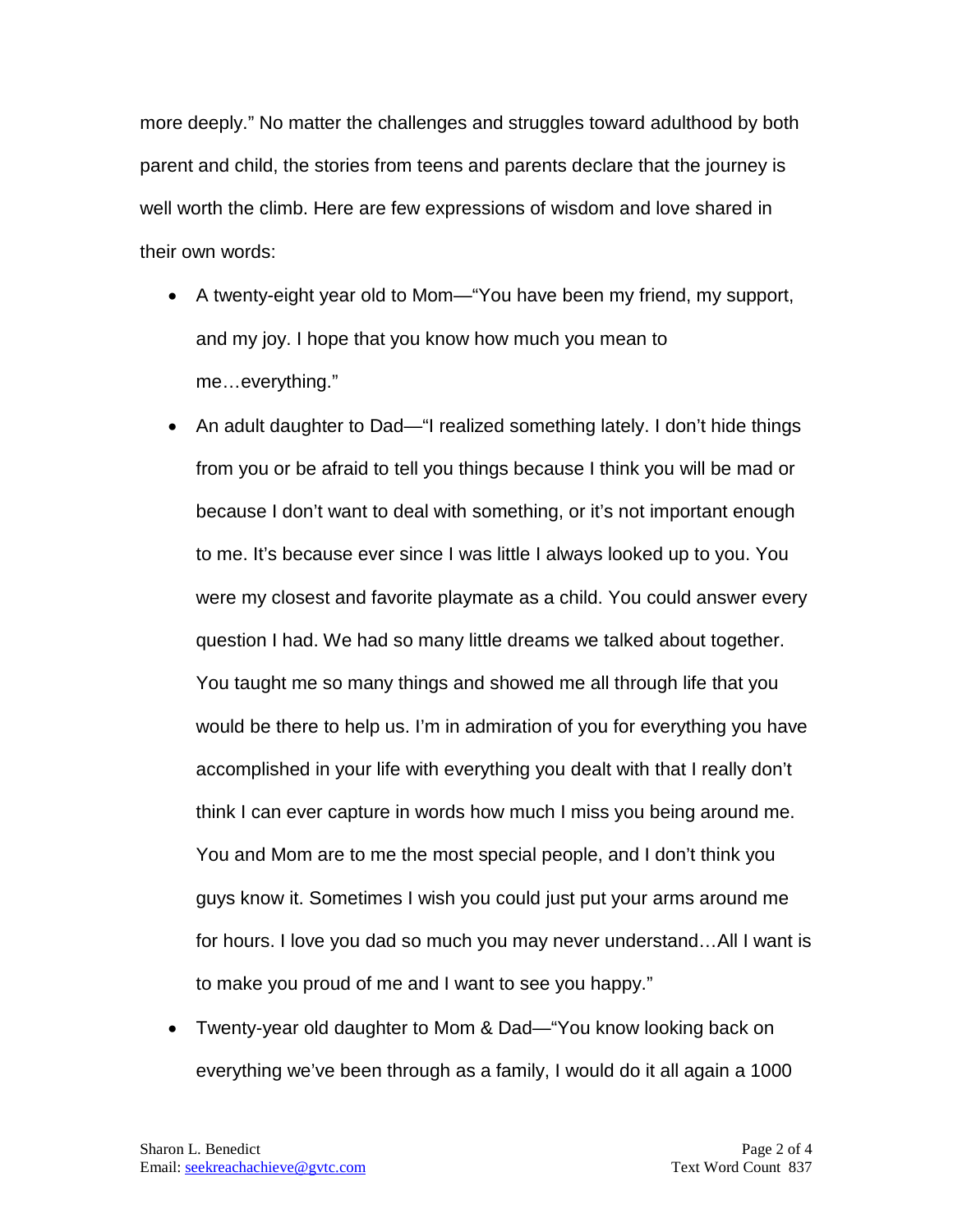times to have what I call my family. Every frustration, trial and tribulation, I wouldn't trade for anything. You guys are my true, unconditional loves and I value our relationship and the relationship you and Mom have more highly than any earthly thing. I thank God every day for you."

• A mother's words to her adult children—Son, as a young child, I was always amazed at the wisdom you shared with me as we went through the grief of losing Paul, your brother. I knew from what you were saying that God was using you as an instrument to comfort me. Karen, you are such a compassionate person. I am amazed how you have always looked at people with what they could be and not what they are. I wish I had the eyes to see what you see. Because my perception was a little more of who they are right now, and you always saw more of the possibilities of what they could be. Thank you for being my precious children.

As you read these words given to parents and their grown children, what would you like to say to your own children…to your parents? Do you think it's time to tell them how special they are and how they have changed your life for the better? When you do, you will find your words become a valuable gift they will treasure throughout their lives.

For the months of October (Lifeskill: Recreation/Entertainment) and November (Lifeskill: Reflection), you will read interviews from public and private community leaders on what they see for Boerne and Kendall County's future. Stay tuned for some timely and insightful input you won't want to miss.